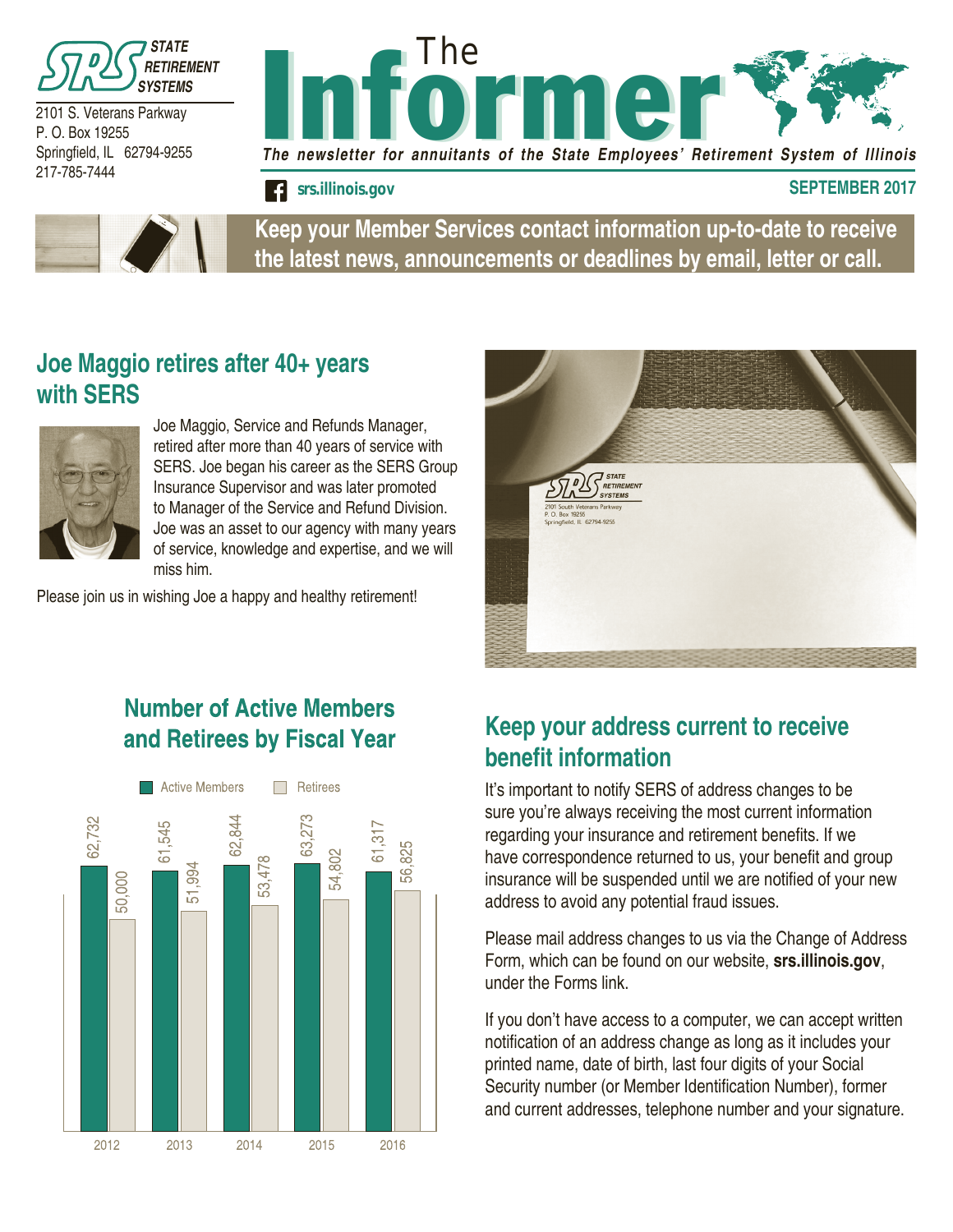# **Remaining 2017 MRR Workshops**

| Oct. 3  | Quincy       | Nov. 15 | Springfield |
|---------|--------------|---------|-------------|
| Oct. 24 | Utica        | Dec. 5  | Chicago     |
| Oct. 24 | Collinsville | Dec. 12 | Joliet      |

If you've already registered for a workshop, you don't need to do anything further.

### **2018 Myths & Realities of Retirement Workshop**

#### **Beginning September 1, 2017, SERS retirees will be able to register online for next year's MRR workshops.**

To register, visit *srs.illinois.gov* and follow the instructions. After you register, you will receive a confirmation and email reminders.

If you don't have access to a computer, you can complete and return the application below to us or call our office to register. After you're registered, we will send a reminder letter two weeks prior to the respective workshop.

*The MRR is a free, one-day workshop examining various issues affecting retirees.*

| Feb. 6         | Springfield  | July 10         | Springfield  |
|----------------|--------------|-----------------|--------------|
| Mar. 6         | Springfield  | July 24         | Galesburg    |
| <b>Mar. 13</b> | Bloomington  | Aug. 7          | Effingham    |
| Mar. 20        | Carol Stream | Aug. 8          | Kankakee     |
| Mar. 27        | Orland Park  | <b>Aug. 14</b>  | Mt. Vernon   |
| Apr. 3         | Marion       | <b>Aug. 14</b>  | Schaumburg   |
| Apr. 17        | Collinsville | <b>Aug. 22</b>  | Dixon        |
| <b>Apr. 24</b> | Springfield  | <b>Sept. 11</b> | Springfield  |
| May 8          | Chicago      | <b>Oct. 2</b>   | Quincy       |
| <b>May 22</b>  | Springfield  | Oct. 16         | Collinsville |
| June 12        | Springfield  | <b>Oct. 23</b>  | Utica        |
| June 19        | East Peoria  | <b>Nov. 13</b>  | Springfield  |
| June 19        | Rockford     | Dec. 4          | Chicago      |
| June 26        | Springfield  | Dec. 11         | Joliet       |

| <b>Return this form to:</b>                                                              | Name                      |                                |  |  |
|------------------------------------------------------------------------------------------|---------------------------|--------------------------------|--|--|
| <b>State Retirement Systems</b><br><b>Field Services Division</b>                        |                           |                                |  |  |
| 2101 S. Veterans Parkway<br>P. O. Box 19255<br>Springfield, IL 62794-9255                | City                      | Zip code _____________________ |  |  |
| 217-785-6979    Fax: 217-557-5154                                                        |                           |                                |  |  |
|                                                                                          |                           |                                |  |  |
|                                                                                          |                           |                                |  |  |
|                                                                                          |                           |                                |  |  |
| Printed by the Authority of the State of Illinois<br>68M 09/17 Printed on Recycled Paper | Are You Bringing a Guest? | No<br>Yes                      |  |  |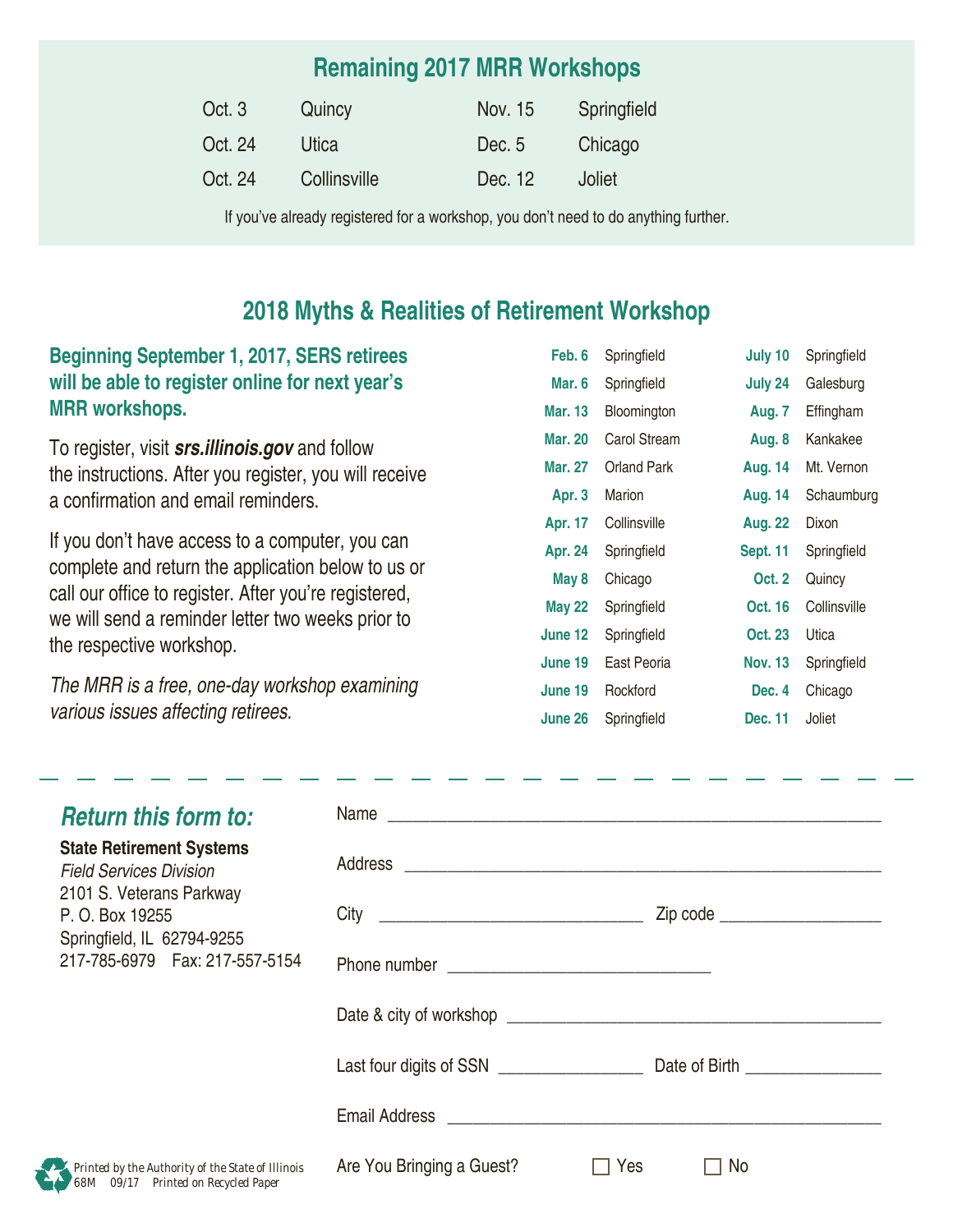## **2017 Flu Vaccine Schedule\***

The Department of Central Management Services is providing free seasonal flu vaccines to State of Illinois employees, retirees and survivors enrolled in a state-sponsored health plan. Many county health departments partner with the State to provide these at no charge to members. Call your local health department for the exact dates, times and locations that vaccines will be offered.

Members must present their state health insurance card and another form of ID. If you are enrolled in Medicare Part B, you can obtain a free flu shot from your physician or participating pharmacy. *Spouses, dependents, contractual workers, consultants,*  students and any SERS members who opted out of health insurance coverage are not eligible for free flu vaccines.

The entire flu vaccine schedule is posted on our website at **srs.illinois.gov**. Dates and times are subject to change, so check online often.

**Flu shots will be available at the SRS Springfield office on October 5 from 9 a.m.** – **3 p.m.** 

#### **Flu shots will be available from 9 a.m. until 3 p.m., except where noted.**

| <b>Springfield</b>                                         |                                       |                                      | <b>Chicago area</b>                                    |
|------------------------------------------------------------|---------------------------------------|--------------------------------------|--------------------------------------------------------|
| <b>IDPH/State Lab</b>                                      | <b>Stratton Building</b>              | <b>EPA</b>                           | <b>IDOT, Schaumburg</b>                                |
| Sept. 26, 9 a.m. - noon                                    | Oct. 11                               | Oct. 25, 9 a.m. - noon               | <b>Sept. 27</b>                                        |
| 825 N. Rutledge                                            | 401 S. Spring                         | 1021 N. Grand Ave. E.                | Training Room A<br>201 W. Center                       |
| <b>McFarland Mental Health</b>                             | Dept. of Agriculture                  | <b>DHFS</b>                          | James R. Thompson Center (JRTC)                        |
| Sept. 28, 1 - 4 p.m.                                       | Oct. 12, 9 a.m. - 1 p.m.              | Oct. 26                              | <b>Sept. 28</b>                                        |
| 901 Southwind Road                                         | State Fairgrounds,<br>801 E. Sangamon | 201 S. Grand Ave. E.,<br>Bloom Bldg. | Room 2-025,<br>100 West Randolph, Chicago              |
| <b>Howlett Bldg.</b>                                       | <b>IDOT</b>                           | Dept. of Insurance                   | <b>James R. Thompson Center (JRTC)</b>                 |
| Oct. 3                                                     | Oct. 17, 9 a.m. - 1 p.m.              | Oct.31, 9 a.m. - 1 p.m.              | <b>Oct. 3</b>                                          |
| 501 S. 2nd St., Hall of Flags<br>Parking at Stratton Bldg. | 2300 Dirksen Pkwy.<br>Auditorium      | 320 W. Washington                    | Room 2-025,<br>100 West Randolph, Chicago              |
| <b>Dept. of Natural Resources</b>                          | <b>Dept. of Corrections</b>           | <b>IDOT</b>                          | <b>CMS Suburban North</b>                              |
| <b>Oct. 4</b>                                              | Oct. 18, 9 a.m. - 1 p.m.              | Nov. 2, 9 a.m. – 1 p.m.              | Oct. 4, 8 a.m. $-4$ p.m.                               |
| <b>State Fairgrounds</b><br>One Natural Resources Way      | Conkle C<br>1301 Concordia Ct.        | 2300 S. Dirksen Pkwy.<br>Auditorium  | Suburban North, Room 011<br>9511 Harrison, Des Plaines |
| <b>SERS</b>                                                | <b>State Police</b>                   | <b>Stratton Building</b>             | <b>Healthcare and Family Services</b>                  |
| Oct. 5                                                     | Oct. 18, 9 a.m. - 1 p.m.              | Nov. 8, 9 a.m. - 1 p.m.              | <b>Oct. 5</b>                                          |
| 2101 S. Veterans Pkwy.                                     | 801 S. Seventh,<br>Lobby              | 401 S. Spring                        | Clinton Bldg., 1st. floor,<br>401 S. Clinton, Chicago  |
| Dept. of Revenue                                           | <b>Board of Education</b>             | <b>Attorney General</b>              | <b>Student Asst. Comm.</b>                             |
| Oct. 10                                                    | Oct. 24, 9 a.m. - 1 p.m.              | Nov. 9, 9 a.m. - 1 p.m.              | Oct. 12                                                |

101 W. Jefferson, Willard Ice Bldg.

100 N. First St., Alzina Bldg. 500 S. 2nd St. 1755 Lake Cook Rd, Deerfield

*\* Flu shots are subject to the availability of the vaccine. At the time of print, the downstate schedule was not available. Check online for available dates and times, as we will post when we get them.*